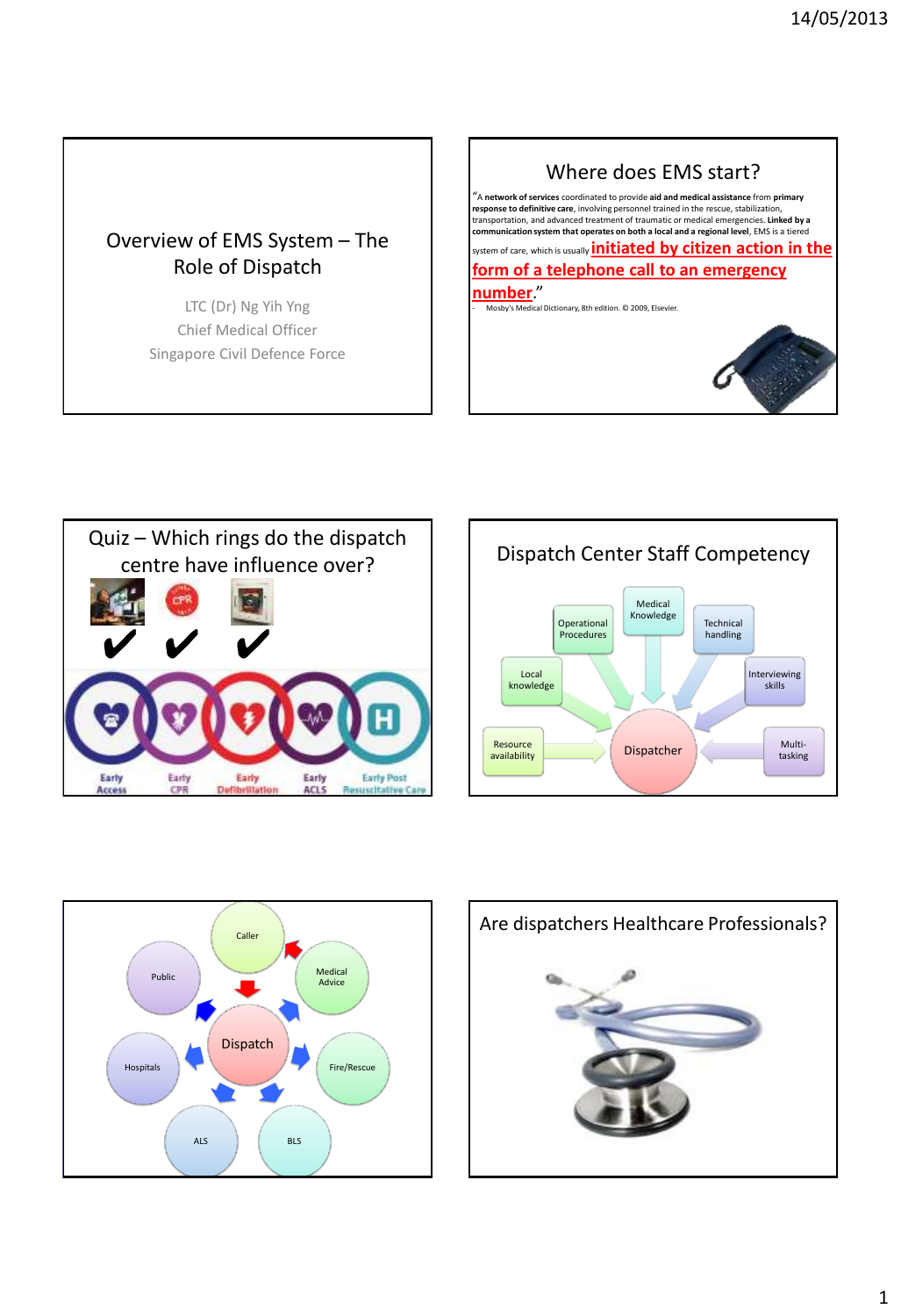# Making Triage Decisions

• Because Resources are *ALWAYS* LIMITED









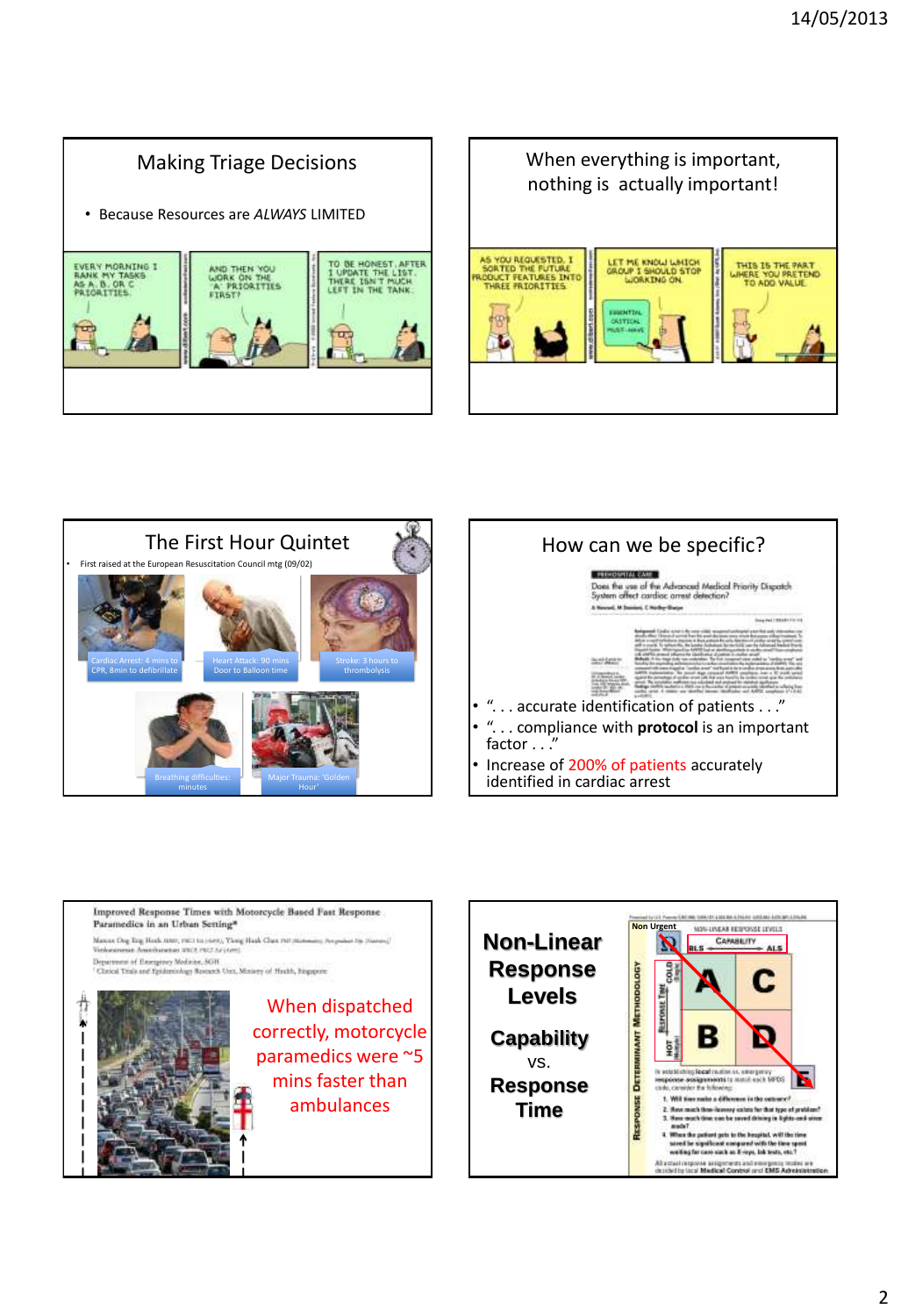# Resource Deployment . . . Just like dispensing medication **Dispensing Medicine** • the right patient **Dispatching EMS** • Right patient

- the right drug
- the right dose
- the right route
- the right time
- Right type of appliance(s)
- Right number(s)
- right route
- right timing

### Dispatch Responds to Cardiac Arrest

- "The FIRST first responder…."
- "…Zero Minute Response Time…"





#### "I might be required to continue CPR for as long as 30 minutes…because ambulance often get caught in traffic…"

#### – Straits Times forum page April 14, 2012



"Paramedics on motorcycles will decrease response times markedly, and their<br>prompt arrival increases the chances of recovery,"

MRS SAM BLAKEY: 1 recently underwent cardiopu scitation ary res meas and successful containing and was alarmed to learn that I might be required to continue<br>CPR for as long as 30 minutes before the medica arrive. This is because<br>ambulances offen get caught in traffic, with many drivers However, paramedica on motorcycles are able to weave through traffic and<br>act as first responders in life-threatening attuations. More mobile<br>paramedics will surely decrease response times markedly, and their prompt arrival significantly increases the chances of recovery for the critically injı



|                                  | <b>Group A</b> | <b>Group B</b> | <b>Group C</b> |
|----------------------------------|----------------|----------------|----------------|
| Telephone CPR                    | ✓              |                | ×              |
| Prior CPR Trg                    | ×              |                | ✓              |
| % of adequate ventilation cycles | 36%%           | 52.7%          | 58.3%          |
| Time to ventilation              | 2:38           | 2:39           | 1:03           |
| Time to compression              | 4:07           | 3:53           | 1:15           |
| % of adequate compression cycles | 26.9%          | 34.4%          | 12.6%          |

- Untrained bystanders did better CPR with telephone assistance than even trained CPR providers.
- This study was done **14 years ago!**